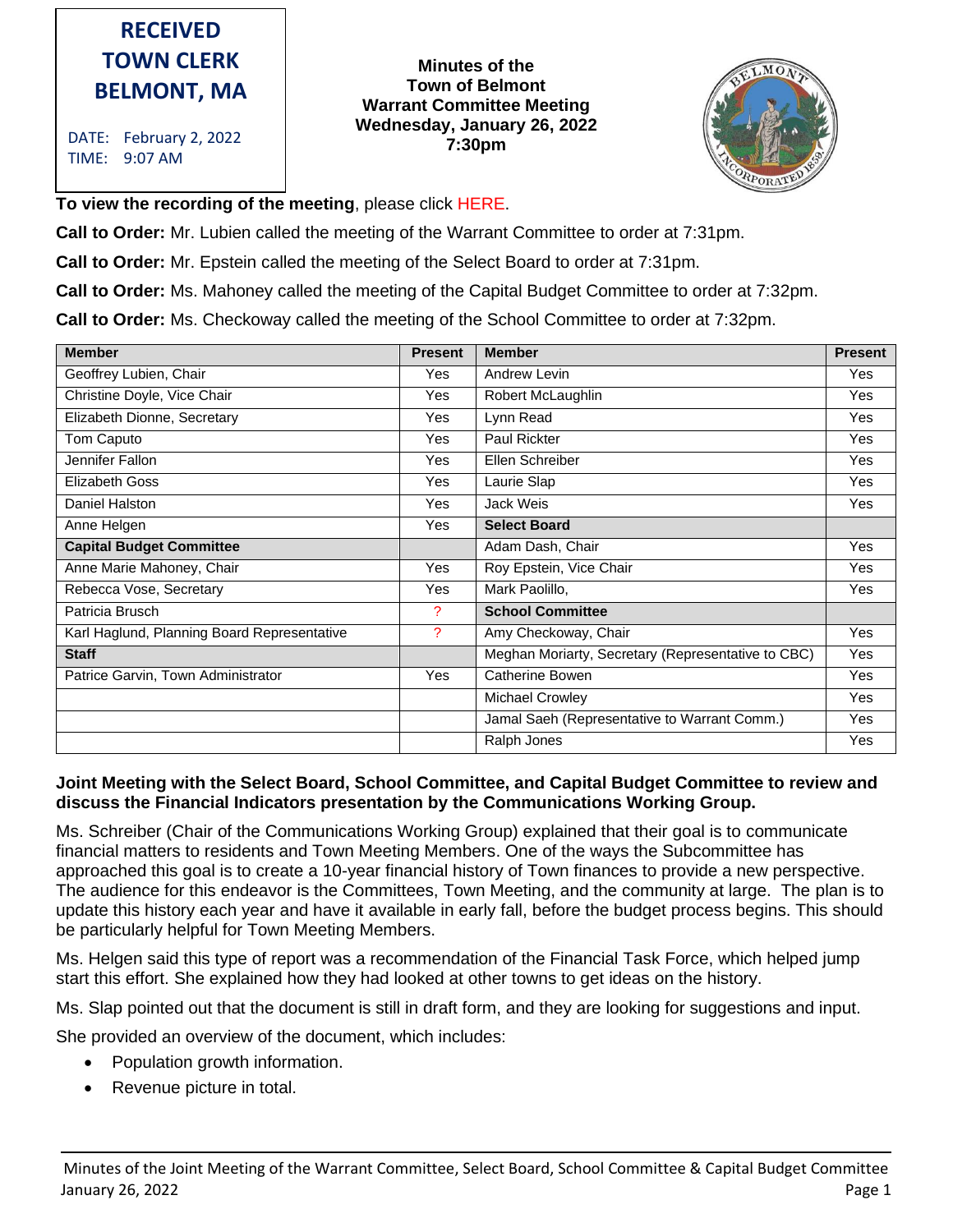- Revenue details including:
	- o Property Tax
	- o State Aid
- Expenditures including:
	- o Personnel Costs
	- o Collective Bargaining (including contract details)
	- o Employee Benefits
	- o Full Time Equivalent Employees (FTEs)
	- o School Enrollments
	- o Pension Liability
- Certified Free Cash
- Total Operating Reserves
- Use of Non-Recurring Funds in Budget
- Appendix
	- o Info on comparison towns and how they were chosen

Ms. Slap said the Committee hopes to add a feature allowing items to be flagged for deeper consideration.

Ms. Schreiber said the goal of this report was to present just the facts, but the Committee hopes that when it is finalized there can be a process to interpret this information for use in budgeting choices. They see this as a way to see the trends and then in the future discuss what they mean.

Mr. Paolillo said the data is great, but interpretation of it in the future is critical. He talked about a Financial Summit to do priority-based budgeting, which this information could support.

Ms. Checkoway asked which committees were involved in the Financial Summits of other towns and said that she would like to hear more about that. Ms. Helgen explained Lexington's Financial Summit process.

Mr. Levin said he would like to see the Scorecard implemented which would be very helpful to Town Meeting members, which may lead to more productive Town Meetings. Ms. Helgen said they will develop a process to do that and explained how other Town's did it.

Ms. Schreiber reviewed some of the components of a Financial Summit that would need to be worked out. She said pulling together the data is the "easy" part (although it was a very big job) but interpreting it is the big job.

Mr. Crowley said he thinks this information is great as context but isn't clear about how it relates to the budget and assigning resources. Mr. Lubien explained that this provides the groundwork for other conversations, but how to incorporate this and create a better process going forward is being discussed.

Ms. Schreiber said use will also change as people become familiar with using history and more comfortable with the information.

Ms. Fallon said that as a communication tool it might be useful to include fees and outside grants.

Mr. Epstein asked if the indicators used are more or less than used in other towns and asked what the basis for selection was. He also asked if there are examples of analytical conclusions reached by the other towns. Ms. Helgen said the Belmont report is very similar to other towns and explained some of the minor differences. She said trend summaries are used as a basis for their budget discussions. Ms. Slap provided some examples of how this could be done in Belmont and was done in other towns.

Mr. McLaughlin asked how this can be made attractive so other people will read it. Ms. Helgen explained some ideas the Committee has to achieve this.

Ms. Schreiber added that the interpretation of the report is what's important rather than the physical report, especially the conversations that are started. This is where people will be pulled in.

- o State & Federal Covid Funding
- $\circ$  Fconomic Growth
- o Retirement Participants
- o OPEB Liability (Retiree Health Insurance)
- o Long Term Debt Detail (Excluded & Non-Exempt)
- o Long Term Debt (Percent of Total Assessed Value)
- o Debt Service
- o Appropriated Discretionary Capital
- o Other Capital Funds (non-general fund)